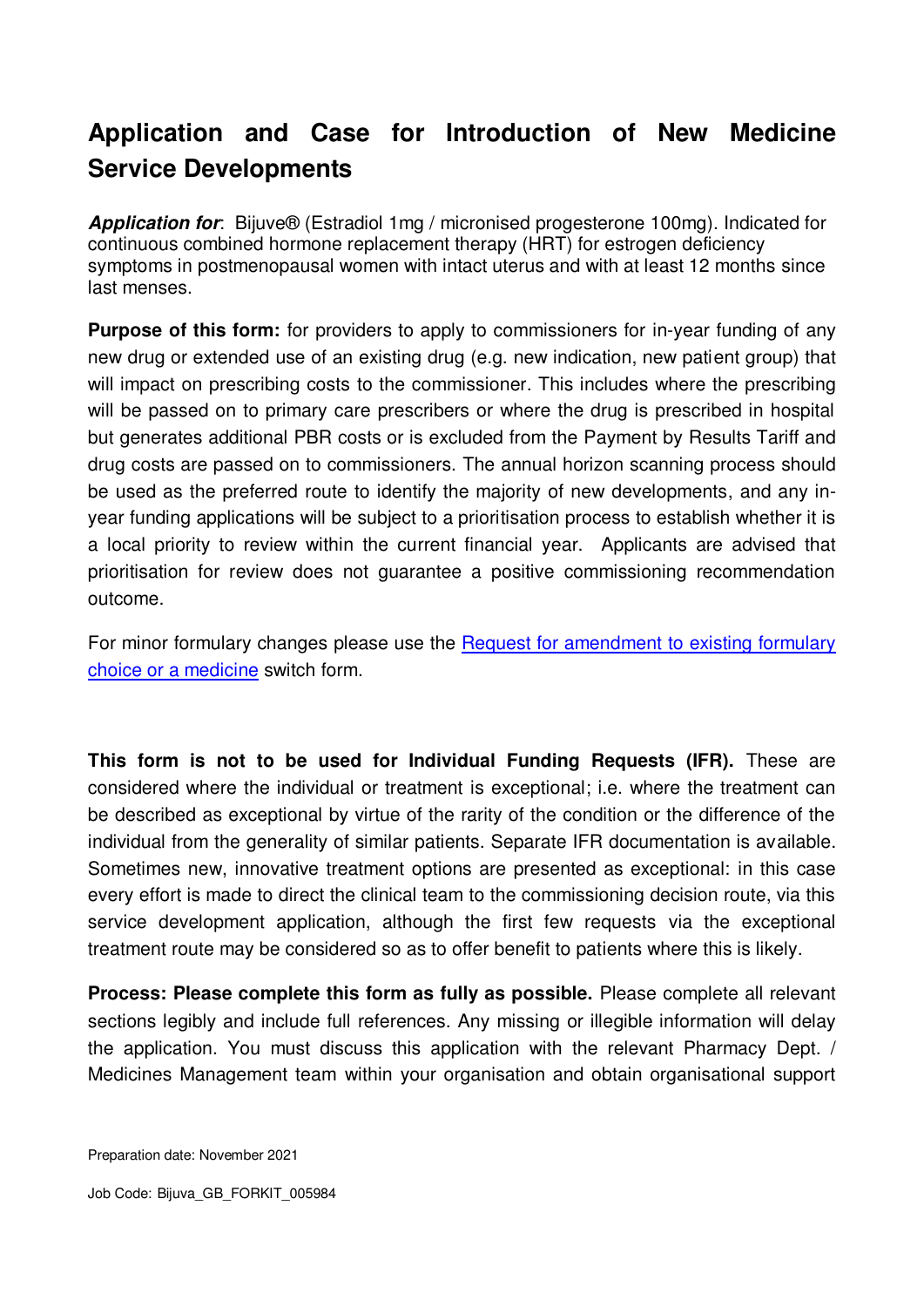and sign-off for the application before it is submitted. Applications completed by pharmaceutical companies are not acceptable.

#### **Please submit completed form to your organisations representative on the Subgroup in your Pharmacy Dept / Medicines Management Team**

| <b>Section 1 Clinical information</b> |                                                                                                                                                                                                                                                                                                                                                                                                                                                                                                                                                          |
|---------------------------------------|----------------------------------------------------------------------------------------------------------------------------------------------------------------------------------------------------------------------------------------------------------------------------------------------------------------------------------------------------------------------------------------------------------------------------------------------------------------------------------------------------------------------------------------------------------|
| Name of medicine                      | Brand name: Bijuve®                                                                                                                                                                                                                                                                                                                                                                                                                                                                                                                                      |
| (generic and brand name):             | Generic name: Estradiol 1mg / micronised progesterone 100mg<br>ATC code is G03FA04 progesterone and estrogen.<br>06.04.01.01 Hormone replacement therapy<br>Part VIIIA Category C<br>Estradiol 1mg/progesterone 100mg was licensed by the Medicines and Healthcare<br>products Regulatory Agency (MHRA) for use in the United Kingdom in March 2021                                                                                                                                                                                                      |
| Strength(s) and form(s) of            | Each pack contains 28 soft gelatin capsules containing                                                                                                                                                                                                                                                                                                                                                                                                                                                                                                   |
| preparation:                          | 1 mg solubilised 17β-estradiol and 100mg micronised<br>progesterone.                                                                                                                                                                                                                                                                                                                                                                                                                                                                                     |
| Dose and schedule of                  |                                                                                                                                                                                                                                                                                                                                                                                                                                                                                                                                                          |
| administration:                       | 17β-estradiol is a body-identical hormone administered<br>to replace depleted endogenous estrogen levels which<br>decline naturally during the menopause. Progestogens<br>are administered with estrogen replacement therapy to<br>protect against endometrial hyperplasia and<br>endometrial cancer in women with an intact uterus.<br>Micronised progesterone and 17β-estradiol are both<br>body identical hormones i.e., they are chemically and<br>biologically identical to endogenous hormones.<br>One capsule to be taken each evening with food. |
| Licensed indication(s):               | Indicated for continuous combined hormone<br>replacement therapy (HRT) for estrogen deficiency<br>symptoms in postmenopausal women with intact uterus<br>and with at least 12 months since last menses.                                                                                                                                                                                                                                                                                                                                                  |
| Proposed Indication (if different     | N/A                                                                                                                                                                                                                                                                                                                                                                                                                                                                                                                                                      |
| from or in addition to the above):    |                                                                                                                                                                                                                                                                                                                                                                                                                                                                                                                                                          |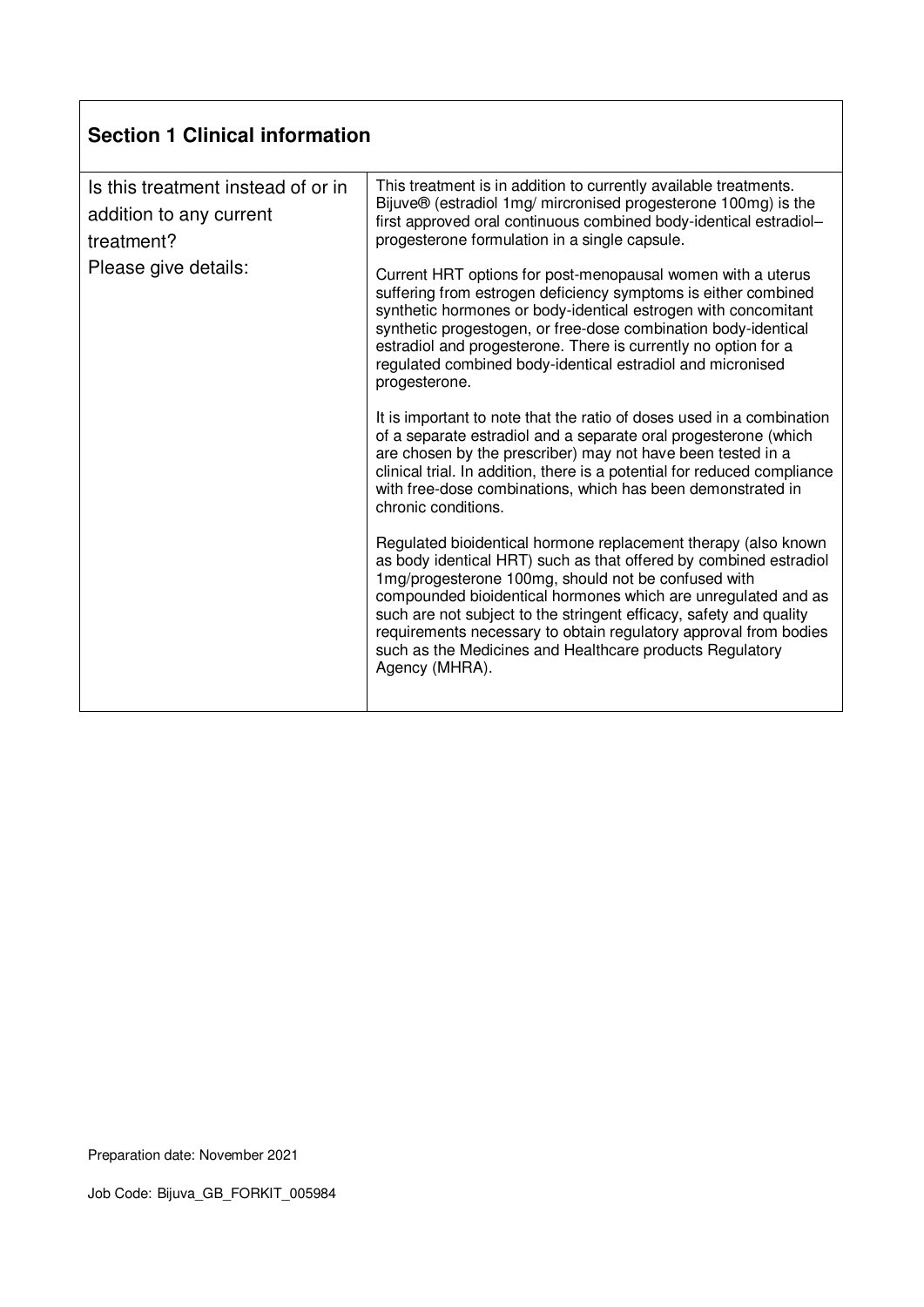| Reason for proposed change.<br>If replacing current treatment<br>please state how it compares<br>regarding efficacy and safety /<br>tolerability | Bijuve® (estradiol 1mg/progesterone 100mg) is the first approved<br>oral continuous combined body-identical estradiol-progesterone<br>formulation in a single capsule.<br>Real-world evidence suggests that use of regulated body-identical<br>hormones are associated with lower risks compared to synthetic<br>versions. With respect to the risk for breast cancer, heart disease,<br>heart attack, and stroke, the evidence base demonstrates that<br>body-identical hormones are safer forms of HRT. This is<br>acknowledged in specific guidelines, for example the BMS<br>consensus statement on bio-identical HRT.<br>In terms of the use of micronised progesterone, in combination<br>with body-identical estrogen, compared to synthetic versions of<br>progesterone, real-world evidence suggests that there is:<br>Significantly lower relative risk of breast cancer.<br>The French E3N cohort study of >50,000 post-menopausal<br>women showed that, compared to nonexposed women, the risk |
|--------------------------------------------------------------------------------------------------------------------------------------------------|------------------------------------------------------------------------------------------------------------------------------------------------------------------------------------------------------------------------------------------------------------------------------------------------------------------------------------------------------------------------------------------------------------------------------------------------------------------------------------------------------------------------------------------------------------------------------------------------------------------------------------------------------------------------------------------------------------------------------------------------------------------------------------------------------------------------------------------------------------------------------------------------------------------------------------------------------------------------------------------------------------|
|                                                                                                                                                  | increased significantly for users of estrogens combined with<br>progestogens (RR 1.3, 95% Cl 1.1-1.5) but this increase was<br>limited to synthetic progestins (RR 1.4, 95% CI 1.2–1.7); there<br>was no evidence of increased risk associated with the use of<br>estrogens combined with micronised progesterone (RR 0.9, 95%<br>CI 0.7-1.2). The test for heterogeneity between micronised<br>progesterone and synthetic progestins was significant (p <<br>$0.001$ ).                                                                                                                                                                                                                                                                                                                                                                                                                                                                                                                                   |
|                                                                                                                                                  | A reduction in the increased risk of venous thromboembolism (VTE)<br>×<br>conferred by oral estrogen. <sup>i</sup>                                                                                                                                                                                                                                                                                                                                                                                                                                                                                                                                                                                                                                                                                                                                                                                                                                                                                         |
|                                                                                                                                                  | The French ESTHER case-control study of post-menopausal women<br>(271 cases of VTE and 610 controls) found that transdermal estradiol and<br>micronised progesterone or pregnane derivatives (progestins derived from<br>progesterone) were not associated with VTE risk compared to non-users<br>(OR 0.7; 95% CI 0.3, 1.9 and 0.9; 95% CI 0.4, 2.3, respectively), whereas<br>the use of non-pregnane derivatives increased VTE risk 4-fold compared<br>to non-users (OR 3.9; 95% CI 1.5, 10.0).                                                                                                                                                                                                                                                                                                                                                                                                                                                                                                          |
|                                                                                                                                                  | There is an unmet clinical need for HRT treatments that are<br>convenient, well tolerated and offer an improved benefit risk profile<br>compared to currently available treatments, with evidence<br>suggesting that micronised progesterone, a body-identical<br>hormone, may be better tolerated and associated with fewer risks<br>than currently available synthetic progestogens.                                                                                                                                                                                                                                                                                                                                                                                                                                                                                                                                                                                                                     |
| Proposed place in therapy<br>relative to other therapies<br>(include protocol for use if<br>available)                                           | As an option for all eligible women Indicated for continuous<br>combined hormone replacement therapy (HRT) for estrogen<br>deficiency symptoms in postmenopausal women with intact uterus<br>and with at least 12 months since last menses alongside other<br>available treatments. Treatment will be considered based on<br>patient preference and clinical judgement.                                                                                                                                                                                                                                                                                                                                                                                                                                                                                                                                                                                                                                    |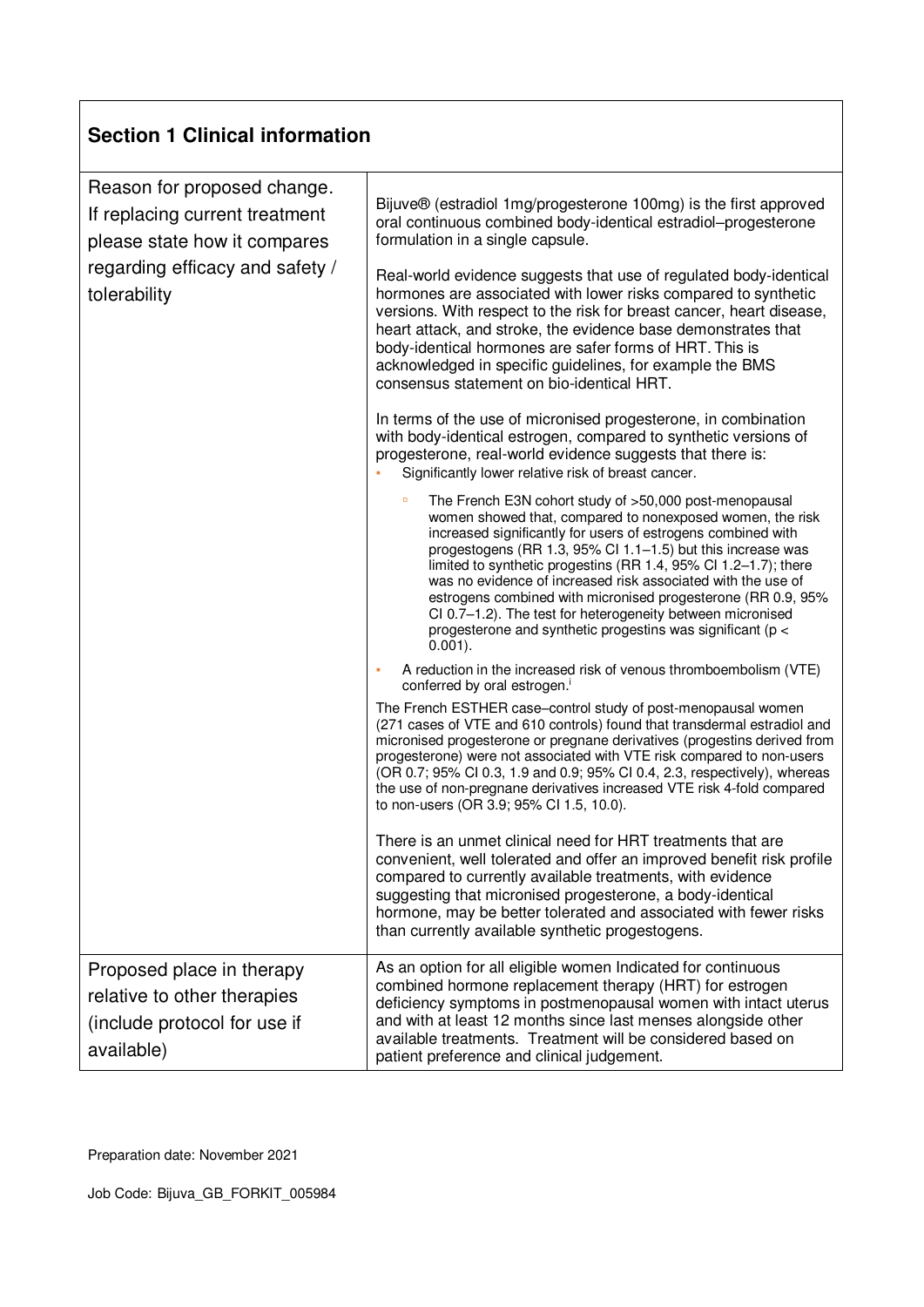| Predicted clinical impact on<br><b>Primary Care</b><br>e.g. will it be initiated in hospital<br>only but then prescribed in<br>primary care, or may it be<br>initiated in primary care? Will it<br>require shared care?<br>Please describe: | Combined oral estradiol 1mg/progesterone 100mg is<br>expected to be used in both primary and secondary care<br>settings but is unlikely to meet local criteria for a shared-<br>care agreement.                                                                                                                                                                                                                                                                                                                                                                        |
|---------------------------------------------------------------------------------------------------------------------------------------------------------------------------------------------------------------------------------------------|------------------------------------------------------------------------------------------------------------------------------------------------------------------------------------------------------------------------------------------------------------------------------------------------------------------------------------------------------------------------------------------------------------------------------------------------------------------------------------------------------------------------------------------------------------------------|
| Monitoring requirements<br>(e.g. for efficacy, side-effects) $-$<br>if any?<br>Do these differ from current<br>situation?                                                                                                                   | Combined estradiol 1mg/progesterone 100mg is an oral<br>preparation and does not require additional diagnostic<br>testing or monitoring requirements over and above those for<br>other HRT preparations available for the management of the<br>indicated population.<br>Due to anticipated improvements in critical quality of life<br>measures such as reductions in the frequency and severity<br>of moderate to severe VMS, or in sleep parameters, and<br>endometrial safety benefits, an overall reduction in<br>healthcare resource consumption may be expected. |
|                                                                                                                                                                                                                                             |                                                                                                                                                                                                                                                                                                                                                                                                                                                                                                                                                                        |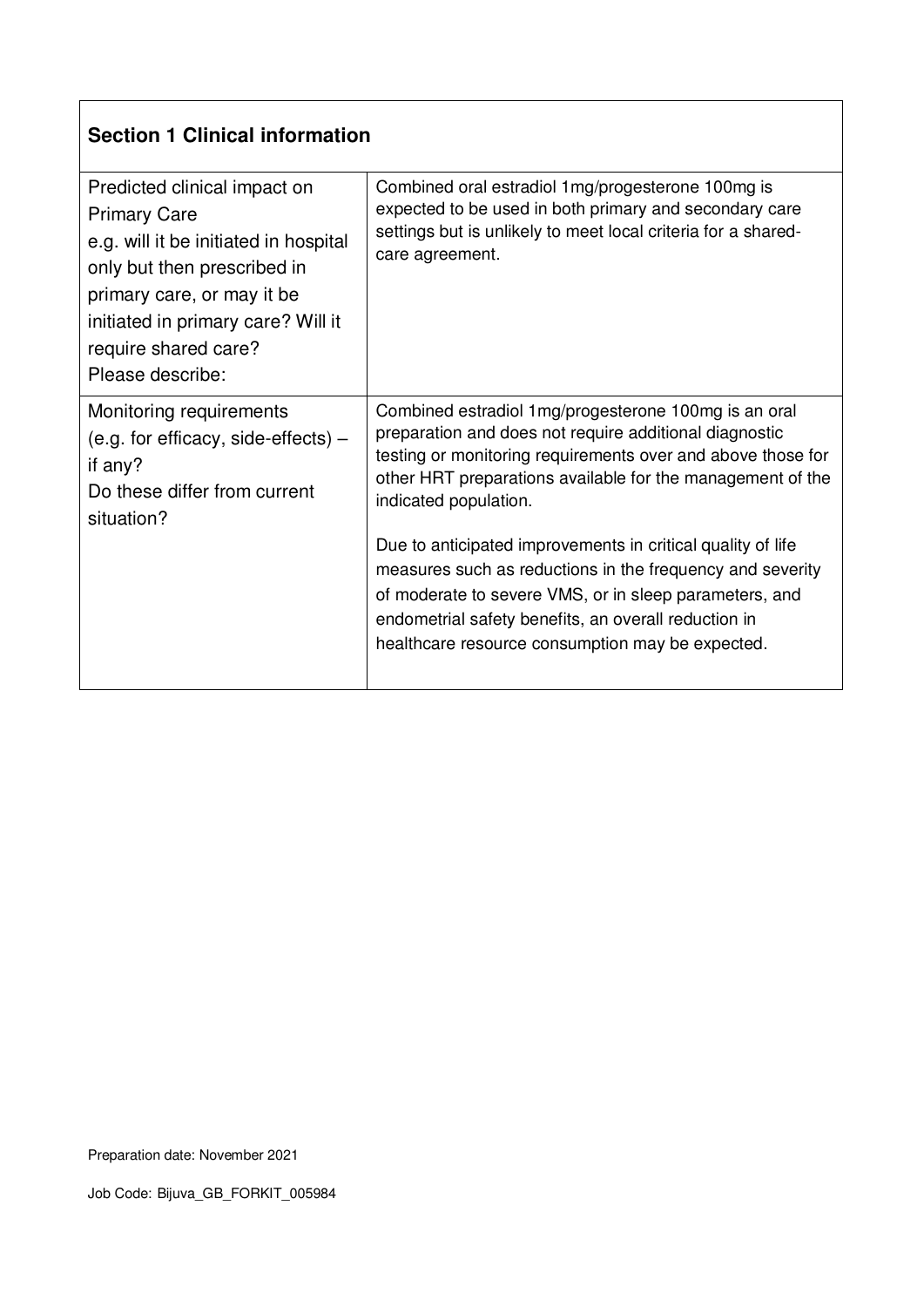| Brief summary of evidence in<br>support of requested medicine /<br>additional use.<br>Meta-analyses, systematic<br>reviews, double-blind<br>randomised controlled trials in<br>peer-reviewed journals.<br>Ensure that evidence to support<br>advantages / benefits of the new<br>medicine over existing<br>treatments is included where | REPLENISH was a phase III, 12-month, randomised, double-blind,<br>placebo-controlled, multi-centre trial. Women (aged 40–65 years)<br>with vasomotor symptoms and a uterus were randomised to daily<br>oral estradiol (mg)/ progesterone (mg) (1/100, 0.5/100, 0.5/50, or<br>0.25/50). This represented the total population of 1835 women<br>who received treatment. To investigate efficacy in managing<br>VMS, some women (n=726) were entered into a vasomotor<br>symptoms sub-study (women with moderate-to-severe hot flushes<br>[seven or greater per day or 50 or greater per week]) to those<br>estradiol-progesterone doses or placebo. The primary safety<br>endpoint was endometrial hyperplasia incidence at 12 months (in<br>the endometrial safety population), and the primary efficacy<br>endpoints were mean changes in frequency and severity (from<br>daily diaries) in moderate-to-severe vasomotor symptoms with<br>estradiol- progesterone compared with placebo at weeks 4 and 12<br>in the vasomotor symptoms sub-study. |
|-----------------------------------------------------------------------------------------------------------------------------------------------------------------------------------------------------------------------------------------------------------------------------------------------------------------------------------------|---------------------------------------------------------------------------------------------------------------------------------------------------------------------------------------------------------------------------------------------------------------------------------------------------------------------------------------------------------------------------------------------------------------------------------------------------------------------------------------------------------------------------------------------------------------------------------------------------------------------------------------------------------------------------------------------------------------------------------------------------------------------------------------------------------------------------------------------------------------------------------------------------------------------------------------------------------------------------------------------------------------------------------------------------|
| appropriate, including criteria for<br>treatment success.                                                                                                                                                                                                                                                                               | Oral 1mg 17β-estradiol and 100mg micronised progesterone,<br>demonstrated:                                                                                                                                                                                                                                                                                                                                                                                                                                                                                                                                                                                                                                                                                                                                                                                                                                                                                                                                                                        |
| Include any relevant morbidity,<br>mortality, health economic and<br>quality of life benefits.                                                                                                                                                                                                                                          | clinically relevant and statistically significant improvements in the<br>frequency and severity of moderate-to-severe VMS were<br>demonstrated for combined estradiol 1mg/progesterone 100mg<br>compared to placebo at weeks 4 and 12                                                                                                                                                                                                                                                                                                                                                                                                                                                                                                                                                                                                                                                                                                                                                                                                             |
|                                                                                                                                                                                                                                                                                                                                         | clinically relevant and statistically significant improvements in<br>$\bullet$<br>MENQOL compared to placebo from baseline to week 12 and<br>maintained up to 12 months                                                                                                                                                                                                                                                                                                                                                                                                                                                                                                                                                                                                                                                                                                                                                                                                                                                                           |
|                                                                                                                                                                                                                                                                                                                                         | endometrial safety, with one case of simple endometrial<br>hyperplasia without atypia reported, and no endometrial cancer<br>at 12 months                                                                                                                                                                                                                                                                                                                                                                                                                                                                                                                                                                                                                                                                                                                                                                                                                                                                                                         |
|                                                                                                                                                                                                                                                                                                                                         | > 90 % of amenorrhoea rate at cycle 13, with over 97% women<br>experiencing absence of bleeding at cycle 13, demonstrating no<br>difference in rates of no bleeding at cycle 13 between the<br>treatment groups and placebo                                                                                                                                                                                                                                                                                                                                                                                                                                                                                                                                                                                                                                                                                                                                                                                                                       |
|                                                                                                                                                                                                                                                                                                                                         | a well-tolerated safety profile with no clinically significant<br>differences in adverse events or risk factors for CVD and<br>comparable rates of abnormal mammograms in the study group<br>with 3.7% estradiol 1mg/progesterone 100mg, and 3.1% with<br>placebo                                                                                                                                                                                                                                                                                                                                                                                                                                                                                                                                                                                                                                                                                                                                                                                 |
|                                                                                                                                                                                                                                                                                                                                         | no clinically meaningful impact on lipids, glucose, coagulation<br>parameters, liver function tests, systolic or diastolic BP, or<br>weight. Mean values for lipids and coagulation factors also<br>remained within the normal limits.                                                                                                                                                                                                                                                                                                                                                                                                                                                                                                                                                                                                                                                                                                                                                                                                            |
| Preparation date: November 2021                                                                                                                                                                                                                                                                                                         | Up to three-quarters of post-menopausal women experience sleep<br>disorders, which negatively impact health-related quality of life<br>(HRQoL) and work productivity. Bijuve® demonstrated statistically<br>significant improvements in sleep parameters compared to<br>placebo from baseline to week 12 and sustained to month 12 in<br>the REPLENISH clinical trial and is the only HRT with data to<br>demonstrate meaningful improvement on sleep parameters in<br>post-menopausal women.                                                                                                                                                                                                                                                                                                                                                                                                                                                                                                                                                     |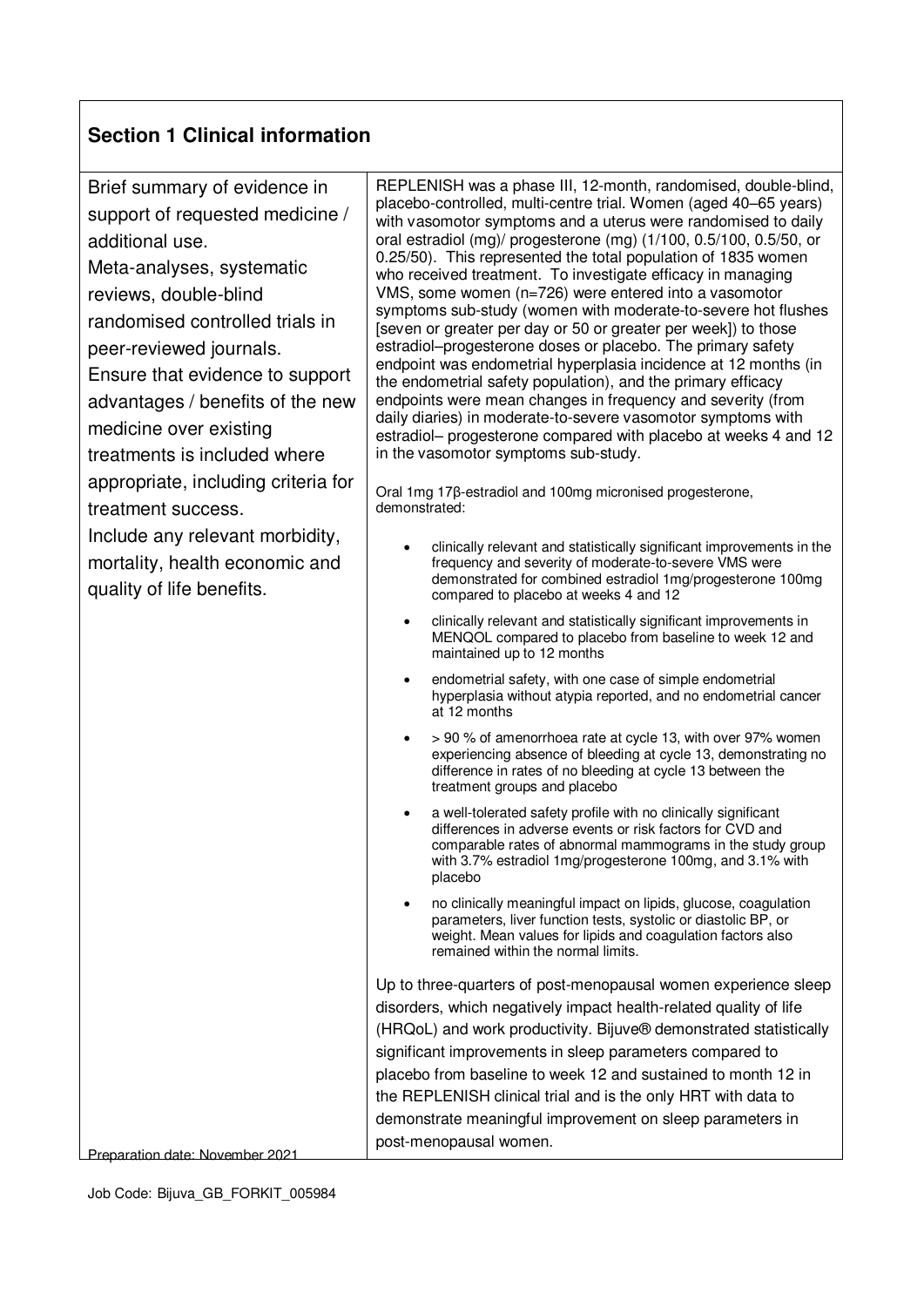| <b>Section 1 Clinical information</b>                                    |                       |                                                                                                                                                                                                                                                                                                                           |
|--------------------------------------------------------------------------|-----------------------|---------------------------------------------------------------------------------------------------------------------------------------------------------------------------------------------------------------------------------------------------------------------------------------------------------------------------|
| References                                                               | ⋗                     | Theramex 2021, Summary of Product Characteristics                                                                                                                                                                                                                                                                         |
| Please list and include copies or<br>internet links with the application | ⋗                     | Archer DF, Bernick BA, Mirkin S. A combined, bioidentical, oral, 17β-<br>estradiol and progesterone capsule for the treatment of moderate to<br>severe vasomotor symptoms due to menopause. Expert Rev Clin<br>Pharmacol. 2019;12(8):729-39                                                                               |
|                                                                          | ≻                     | Kagan R, Constantine G, Kaunitz AM, Bernick B, Mirkin S. Improvement<br>in sleep outcomes with a 17ß-estradiol-progesterone oral capsule (TX-<br>001HR) for postmenopausal women. Menopause. 2019;26(6):622-8.                                                                                                            |
|                                                                          | $\blacktriangleright$ | Lobo RA et al. Climacteric 2019; 22(6): 610-16.                                                                                                                                                                                                                                                                           |
|                                                                          |                       | Liu JH et al. Menopause 2020; 27(12): 1388-95.                                                                                                                                                                                                                                                                            |
|                                                                          |                       | Mirkin S et al. Menopause 2020; 27(4): 410-17.                                                                                                                                                                                                                                                                            |
|                                                                          | ⋗                     | Mirkin S, Goldstein SR, Archer DF, Pickar JH, Graham S, Bernick B.<br>Endometrial safety and bleeding profile of a 178-estradiol/progesterone<br>oral softgel capsule (TX-001HR). Menopause. 2020;27(4):410-7.                                                                                                            |
|                                                                          | ≻                     | Constantine GD, Revicki DA, Kagan R, Simon JA, Graham S, Bernick B,<br>et al. Evaluation of clinical meaningfulness of estrogen plus progesterone<br>oral capsule (TX-001HR) on moderate to severe vasomotor symptoms.<br>Menopause. 2019;26(5):513-9.                                                                    |
|                                                                          | ≻                     | Simon JA, Kaunitz AM, Kroll R, Graham S, Bernick B, Mirkin S, Oral 178-<br>estradiol/progesterone (TX-001HR) and quality of life in postmenopausal<br>women with vasomotor symptoms. Menopause. 2019;26(5):506-12.                                                                                                        |
|                                                                          | ➤                     | Bangalore S, Kamalakkannan G, Parkar S, Messerli FH. Fixed-dose<br>combinations improve medication compliance: a meta-analysis. Am J<br>Med. 2007;120(8):713-9.                                                                                                                                                           |
|                                                                          | ⋗                     | Canonico M, Oger E, Plu-Bureau G, Conard J, Meyer G, Lévesque H, et<br>al. Hormone therapy and venous thromboembolism among<br>postmenopausal women: impact of the route of estrogen administration<br>and progestogens: the ESTHER study. Circulation. 2007;115(7):840-5.                                                |
|                                                                          | ➤                     | Fournier A, Berrino F, Riboli E, Avenel V, Clavel-Chapelon F. Breast<br>cancer risk in relation to different types of hormone replacement therapy<br>in the E3N-EPIC cohort. Int J cancer. 2005;114(3):448-54.                                                                                                            |
|                                                                          | ➤                     | Panay N. BMS - Consensus statement: Bioidentical HRT. Post Reprod<br>Heal. 2019;25(2):61-3.                                                                                                                                                                                                                               |
|                                                                          | ≻                     | British Menopause Society. The British Menopause Society & Women's<br>Health Concern 2016 recommendations on hormone replacement<br>therapy in menopausal women. [Internet]. 2016. [Cited 27th August<br>2020]. Available from: https://thebms.org.uk/publications/consensus-<br>statements/hormone-replacement-therapy/. |
|                                                                          | ⋗                     | National Institute for Health and Care Excellence. Menopause: diagnosis<br>and management (NG23) [Internet]. 2015. [Cited 27th August 2020].<br>Available from: https://www.nice.org.uk/guidance/ng23/.                                                                                                                   |
|                                                                          | ➤                     | National Institute for Health and Care Excellence. Menopause: diagnosis<br>and management (NG23) Costing report/ template [Internet]. 2015.<br>[Cited 22nd June 2021]. Available from:<br>NICEhttps://www.nice.org.uk/guidance/ng23/resources                                                                             |
|                                                                          |                       |                                                                                                                                                                                                                                                                                                                           |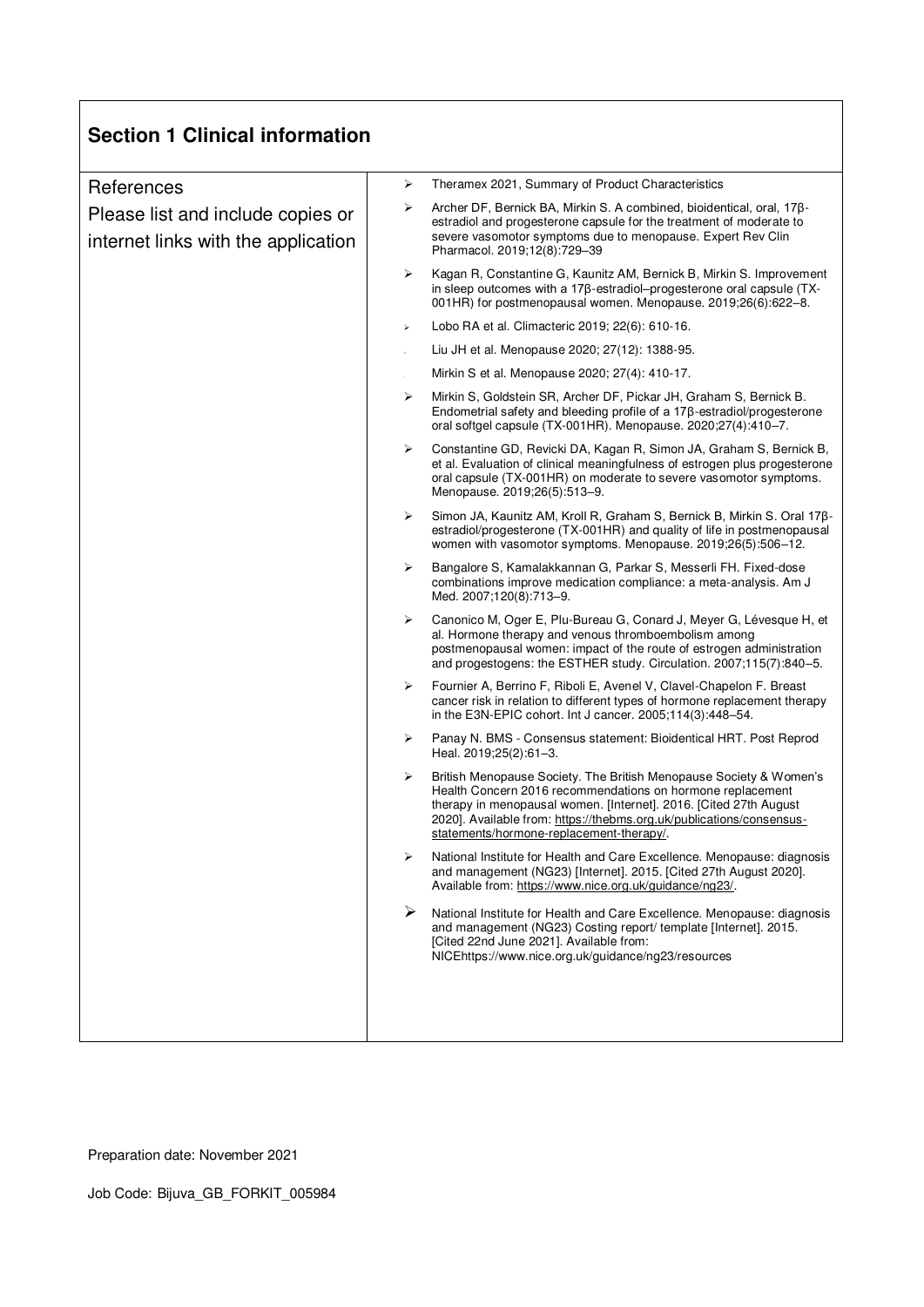| <b>Section 2 Financial information</b>                                                                                                                                                                                             |                                                                                                                                                                                                                                                                                                                                                                                                                                                                                                                                                                                                                                                                                                                                                                                                                                                                                                                                   |         |                 |                 |  |
|------------------------------------------------------------------------------------------------------------------------------------------------------------------------------------------------------------------------------------|-----------------------------------------------------------------------------------------------------------------------------------------------------------------------------------------------------------------------------------------------------------------------------------------------------------------------------------------------------------------------------------------------------------------------------------------------------------------------------------------------------------------------------------------------------------------------------------------------------------------------------------------------------------------------------------------------------------------------------------------------------------------------------------------------------------------------------------------------------------------------------------------------------------------------------------|---------|-----------------|-----------------|--|
| Costs: (excluding VAT)<br>Cost per patient per year of<br>medicine:<br>Number of patients per year to<br>be treated for the whole<br>organisation: Where possible /<br>applicable, include assessment<br>of patient numbers across | Combined estradiol 1mg/progesterone 100mg will be available at a cost of<br>£8.14 per 28-day pack.<br>Combined estradiol 1mg/progesterone 100mg is available at the same<br>price as the widely used Femoston® Conti, and it has the potential to<br>deliver cost savings versus most available alternatives, given the potential<br>cost savings related to the unnecessary management of poor<br>symptomatic control, inappropriately prescribed sleeping or anti-<br>depressant medication, or management of complications arising from the<br>current use of synthetic HRT, or free dose options.<br>The following estimate of population size eligible for combined estradiol<br>1mg/progesterone 100mg is based largely on the most recent NICE<br>National Costing Report, and assumes menopausal women over 50,<br>without a hysterectomy, and eligible for continuous combined oral HRT<br>are candidates for treatment. |         |                 |                 |  |
| area.                                                                                                                                                                                                                              | Estimated eligible patients / uptake per 100,000 population                                                                                                                                                                                                                                                                                                                                                                                                                                                                                                                                                                                                                                                                                                                                                                                                                                                                       |         |                 |                 |  |
| Additional costs e.g. day case<br>tariff, tests per patient per year:<br>Any impact on PBR activity?<br>Please give details:                                                                                                       | Per 100,000 population                                                                                                                                                                                                                                                                                                                                                                                                                                                                                                                                                                                                                                                                                                                                                                                                                                                                                                            | 100,000 |                 |                 |  |
|                                                                                                                                                                                                                                    | $\Rightarrow$ Prevalence of women aged 50+ with<br>2,906<br>menopausal symptoms <sup>42</sup>                                                                                                                                                                                                                                                                                                                                                                                                                                                                                                                                                                                                                                                                                                                                                                                                                                     |         |                 |                 |  |
|                                                                                                                                                                                                                                    | $\Rightarrow$ Number of non-hysterectomised patients<br>$(80\%)$ <sup>43,44</sup>                                                                                                                                                                                                                                                                                                                                                                                                                                                                                                                                                                                                                                                                                                                                                                                                                                                 | 2,325   |                 |                 |  |
|                                                                                                                                                                                                                                    | $\Rightarrow$ Proportion using oral HRT (55%)*<br>1,279                                                                                                                                                                                                                                                                                                                                                                                                                                                                                                                                                                                                                                                                                                                                                                                                                                                                           |         |                 |                 |  |
|                                                                                                                                                                                                                                    | $\Rightarrow$ Proportion using continuous combined<br>HRT (50%) <sup>+</sup>                                                                                                                                                                                                                                                                                                                                                                                                                                                                                                                                                                                                                                                                                                                                                                                                                                                      | 639     |                 |                 |  |
|                                                                                                                                                                                                                                    | $\Rightarrow$ Anticipated uptake (share of oral Year 1<br>continuous combined HRT) §                                                                                                                                                                                                                                                                                                                                                                                                                                                                                                                                                                                                                                                                                                                                                                                                                                              | (5%)    | Year 2<br>(15%) | Year 3<br>(20%) |  |
|                                                                                                                                                                                                                                    | $\Rightarrow$ Treated women                                                                                                                                                                                                                                                                                                                                                                                                                                                                                                                                                                                                                                                                                                                                                                                                                                                                                                       | 32      | 96              | 128             |  |
| Overall financial impact:                                                                                                                                                                                                          | *Theramex estimate based on commercial insight<br>†Theramex estimate based on commercial insight<br>§Theramex estimate<br>Neutral                                                                                                                                                                                                                                                                                                                                                                                                                                                                                                                                                                                                                                                                                                                                                                                                 |         |                 |                 |  |
|                                                                                                                                                                                                                                    |                                                                                                                                                                                                                                                                                                                                                                                                                                                                                                                                                                                                                                                                                                                                                                                                                                                                                                                                   |         |                 |                 |  |

Preparation date: November 2021

Г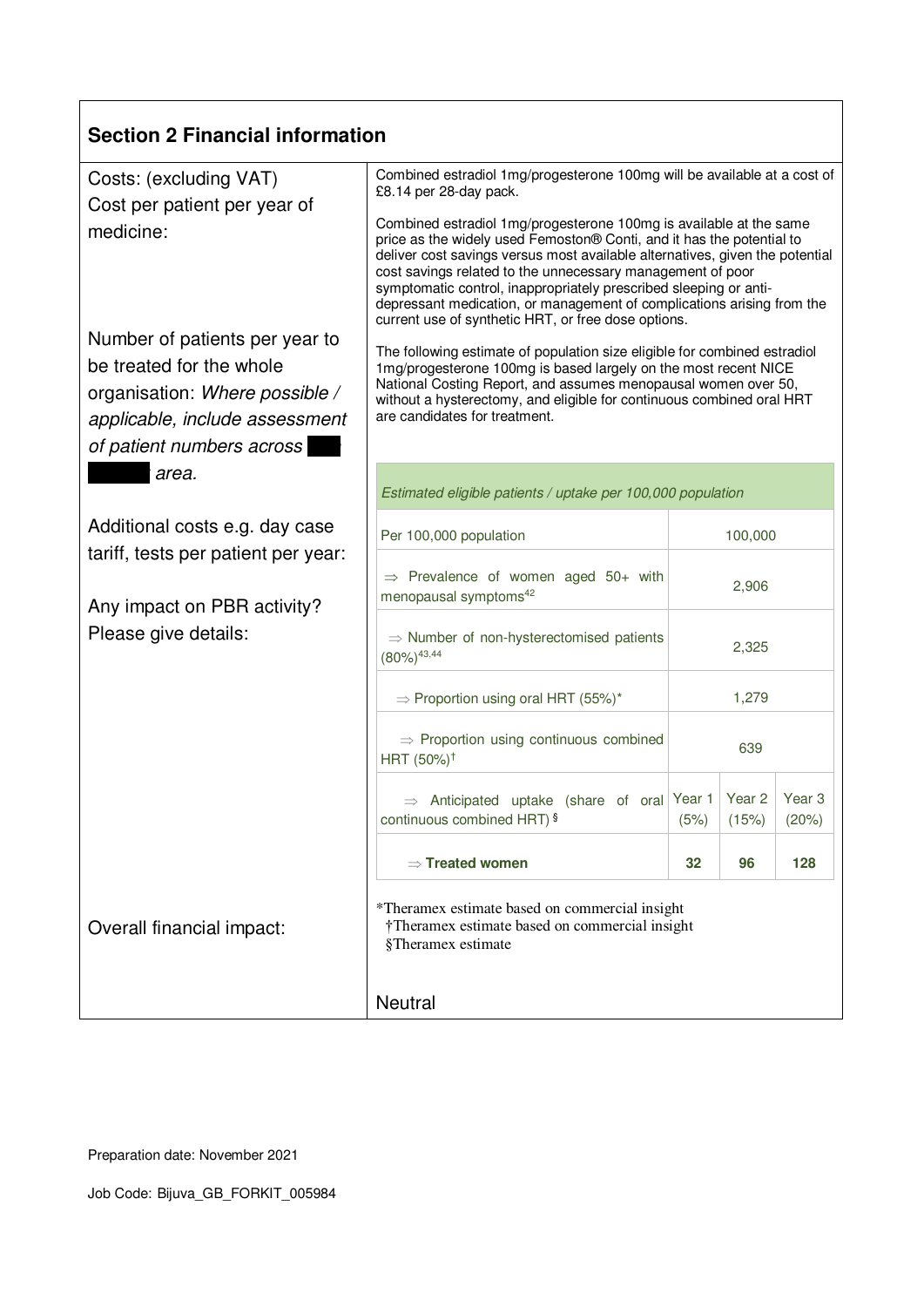#### **Section 2 Financial information**

Current treatment(s) usually used (if any):

Cost per patient per year currently treated (excluding VAT):

|                                                    | Pack<br>size | Form   | NHS pack<br>price | NHS price<br>per 28 days |
|----------------------------------------------------|--------------|--------|-------------------|--------------------------|
| Elleste<br>Duet Conti                              | 84           | tablet | £17.02            | £5.67                    |
| Femoston<br>Conti                                  | 84           | tablet | £24.43            | £8.14                    |
| Indivina                                           | 84           | tablet | £20.58            | £6.86                    |
| Kliofem                                            | 84           | tablet | £11.43            | £3.81                    |
| Kliovance                                          | 84           | tablet | £13.20            | £4.40                    |
| Premique<br>Low Dose                               | 84           | tablet | £6.52             | £2.17                    |
| Average 28 day price (assuming equal<br>weighting) |              |        | £5.18             |                          |

Number of patients per year currently treated:

Current additional costs e.g. day case tariff, tests per patient per year:

Using combined estradiol 1mg/progesterone 100mg instead of older or synthetic HRT options, may incur slight increases to the drug budget, but is likely to drive larger savings in the costs associated with avoidance of unnecessary health care consumption required to manage poorly controlled patients or the safety issues associated with older products.

Per 100,000 population, we expect up to 128 patients to be eligible for combined estradiol 1mg/progesterone 100mg, after three years of availability. Allowing all of these patients to access combined estradiol 1mg/progesterone 100mg, and assuming that older products are available at an unweighted average price, the increase in drug budget would be just under £5,000 per year across the whole population.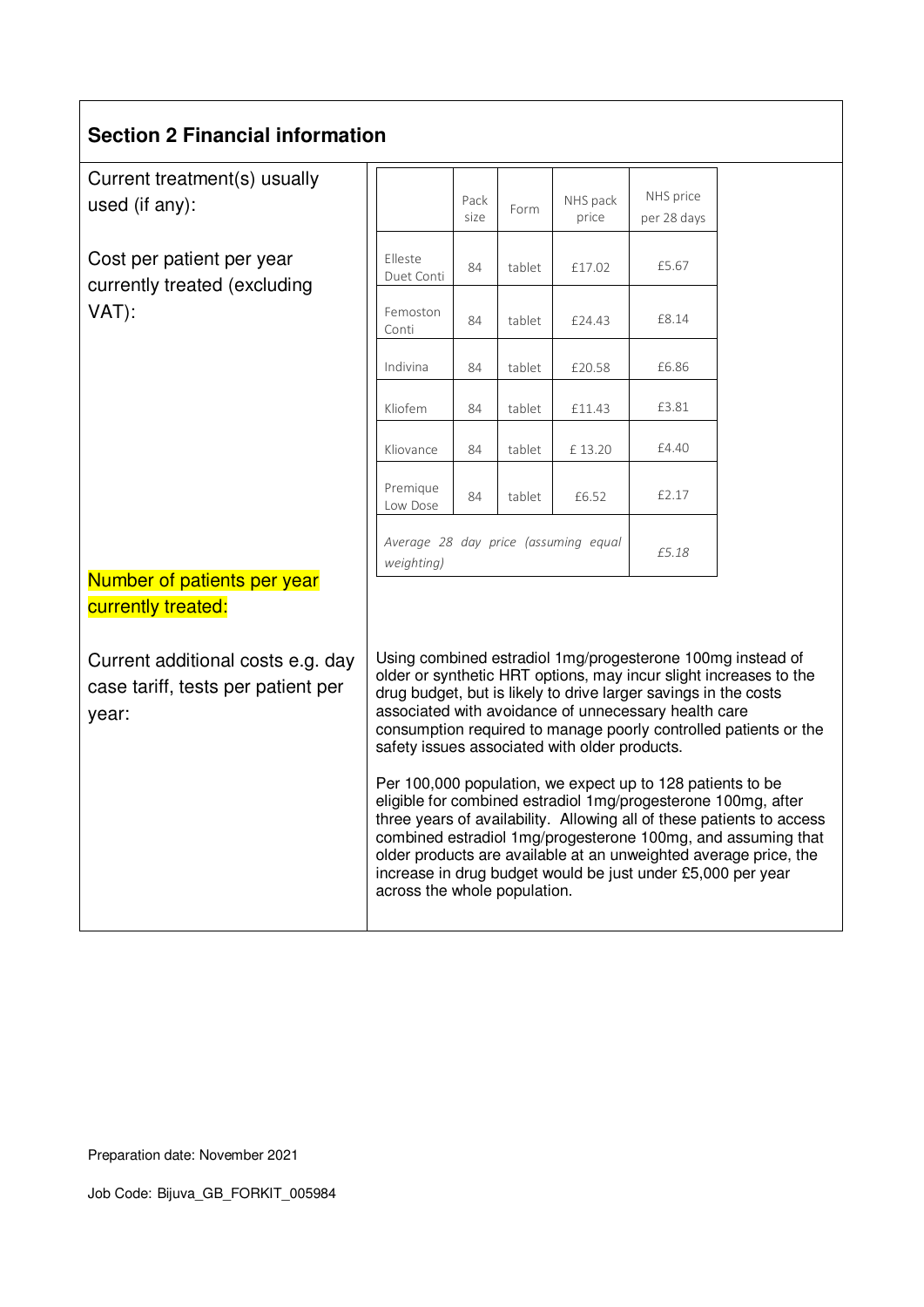| <b>Section 2 Financial information</b> |                                                   |  |  |  |
|----------------------------------------|---------------------------------------------------|--|--|--|
| Predicted financial impact on          | As above.                                         |  |  |  |
| Primary Care.                          |                                                   |  |  |  |
| e.g. Is the medicine hospital only     | Combined oral estradiol 1mg/progesterone 100mg is |  |  |  |
| but PBR excluded, will it be           | expected to be used in both primary and secondary |  |  |  |
| initiated in hospital only but then    | care settings.                                    |  |  |  |
| prescribed in primary care, or         |                                                   |  |  |  |
| may it be initiated in primary         |                                                   |  |  |  |
| care? Please describe:                 |                                                   |  |  |  |

## **Section 3 Conflicts of Interest**

| Please state any potential        |  |
|-----------------------------------|--|
| conflicts of interest             |  |
| e.g. funding of research,         |  |
| equipment, consulting or          |  |
| speaking fees, other personal or  |  |
| non-personal or family interest   |  |
| etc. in relation to this request: |  |

Name of Applicant

#### Role

Organisation name:

**I confirm I have sent a copy of this form to my organisations Drug & Therapeutics Committee / Medicines Management Committee or equivalent, and it has been approved following the appropriate procedure within my organisation.** 

Signature of Applicant

Name of Clinical Director / CCG Prescribing Lead

Preparation date: November 2021